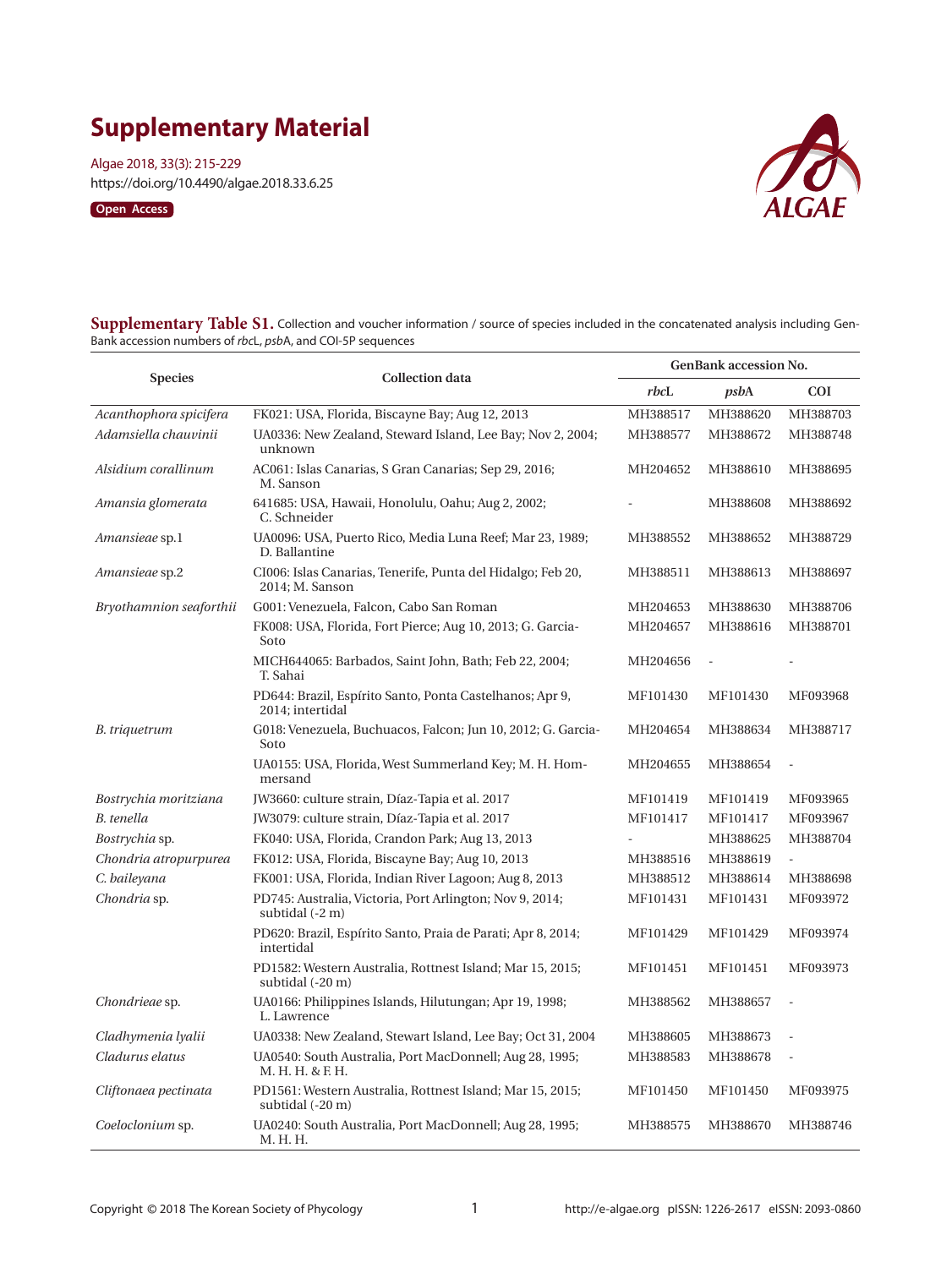## **Supplementary Table S1. Continued**

| <b>Species</b>             | <b>Collection</b> data                                                                            | <b>GenBank accession No.</b> |          |                          |
|----------------------------|---------------------------------------------------------------------------------------------------|------------------------------|----------|--------------------------|
|                            |                                                                                                   | rbcL                         | psbA     | <b>COI</b>               |
| Dasya binghamiae           | UC2050572: USA, California, Tomales Bay; Jul 31, 2015;<br>J. R. Hughey                            | KX247284                     | KX247284 | KX247283                 |
| Dasyclonium flaccidum      | UA0056: Western Australia, Tarcoola Beach; Sep 21, 1995;<br>M. H. H. & F. H.                      | MH388548                     | MH388650 | MH388726                 |
| Digenea arenihauriens      | BDA0503: Bermuda; Aug 25, 2010; C. Schneider, C. Lane &<br>T. Popolizio                           | MG648068                     |          |                          |
|                            | BDA0713: Bermuda, Paget; Jan 20, 2012; C. Schneider,<br>C. Lane & T. Popolizio                    |                              |          | MG648076                 |
| D. cymatophila             | USA: Hawaii; Sherwood et al. 2010                                                                 |                              |          | HQ422597                 |
| D. simplex                 | PD1820: Western Australia, Drumonde cove; Mar 27, 2015;<br>intertidal                             | MF101465                     | MF101465 | MF093979                 |
| Digenea sp.                | UA0142: Bahamas, Andros, Lovehill Sound; May 25, 2004;<br>S. M. Noble                             | MH388554                     | MH388656 | MH388731                 |
| Dictyomenia harveyana      | UA0188: Australia, Queenscliff; Aug 6, 1995; M. H. H. & F. H.                                     | MH388567                     | MH388661 | MH388740                 |
| D. sonderi                 | PD1725: Western Australia, Green Head; Mar 21, 2015; drift                                        | MF101455                     | MF101455 | MF093978                 |
| Dipterocladia arabiensis   | DHO101: Oman, Dhofar, Mirbat; Sep 24, 2003                                                        | MF101408                     | MF101408 | MF093980                 |
| Dipterosiphonia australica | PD1107: Australia, Victoria, Killornei; Dec 27, 2014; intertidal                                  | MF101444                     | MF101444 | MF093981                 |
| D. rigens                  | CI003: Islas Canarias, Tenerife, Punta del Hidalgo; May 16,<br>2014; M. Sanson                    | MH388509                     | MH388611 | $\overline{\phantom{a}}$ |
| Epiglossum smithiae        | UA0030: Australia, Victoria, Warrnambool; Jul 13, 1995;<br>M. H. H.                               | MH388544                     | MH388645 | MH388723                 |
| Gredgaria maugeana         | PD1230: Australia, Victoria, The Rip; Jan 16, 2015; subtidal<br>$(-20 \text{ m})$                 | MF101446                     | MF101446 | MF093982                 |
| Halopithys incurva         | CI004: Islas Canarias, Tenerife, Punta del Hidalgo; Feb 20,<br>2014; M. Sanson                    | MH388510                     | MH388612 | $\overline{\phantom{a}}$ |
| Herposiphonia sp.          | G029: Venezuela, Falcon, Puerto Escondido; Jun 10, 2012;<br>G. Garcia-Soto                        | MH388529                     | MH388632 | MH388712                 |
| Heterodasya mucronata      | NCWeed-862: USA, North Carolina, Onslow Bay; Apr 17,<br>2012; D.W. Freshwater & S. Hall           | KF367797                     |          | KC567678                 |
| Kuetzingia canaliculata    | PD1540: Western Australia, Prevelly, Surfers Point; Mar 12,<br>2015; drift                        | MF101449                     | MF101449 | MF093984                 |
| Laurenciella marilzae      | HV1501: Pta Hidalgo, Tenerife, Spain; Jun 10, 2015                                                | MF101410                     | MF101410 | MF093987                 |
| Laurencia snackeyi         | JFC0032: Western Australia, Coral Bay; Verbruggen & Costa<br>2015                                 | LN833431                     | LN833431 | MF093985                 |
| Laurencieae sp.            | JFC17111: South Africa, KwaZulu-Natal, Margate; Dec 12,<br>2014; intertidal                       | MF101412                     | MF101412 | MF093986                 |
| Lenormandia spectabilis    | UA0018: Western Australia, Cervantes; Sep 20, 1995; M. H. H.<br>& F. H.                           | MH388538                     | MH388638 | MH388720                 |
| L. pardalis                | UA0027: Western Australia, Hamelin Bay; Sep 26, 1995; M. H.<br>H. & F. H.                         |                              | MH388644 | MH388722                 |
| Lophocladia kuetzingii     | PD1509: Western Australia, Albany; Mar 11, 2015; subtidal<br>$(-5 \text{ m})$                     | MF101465                     | MF101465 | MF093988                 |
| L. trichoclados            | 662102: Bermuda: St. George's, St. George's Harbour;<br>Feb 12, 2008; C. W. Schneider             | MH388508                     |          | MH388693                 |
| Lophothalieae sp.          | UA0226: Australia, Port Mac Donnell; Jul 15, 1995; M. H. H.<br>& G. Kraft                         | MH388572                     | MH388665 |                          |
| Lophurella sp.             | UA0534: South Australia, Robe, Evans Cave; Nov 11, 1995;<br>M. H. H.                              | MH388580                     | MH388675 | MH388742                 |
| Melanothamnus harveyi      | PD890: Australia, Victoria, Queenscliff marina; Nov 29, 2014;<br>pontoon                          | MF101437                     | MF101437 | MF093989                 |
| M. pseudovillum            | PHYKOS3533: Panama, Bocas del Toro, Isla Colon, Flat Rock<br>Beach; Jul 17, 2008; D.W. Freshwater | HM573568                     |          | HM573524                 |
| Murrayella periclados      | FK029: USA, Florida, Crandon Park; Aug 13, 2013; G. Garcia-<br>Soto                               | MH388518                     | MH388622 |                          |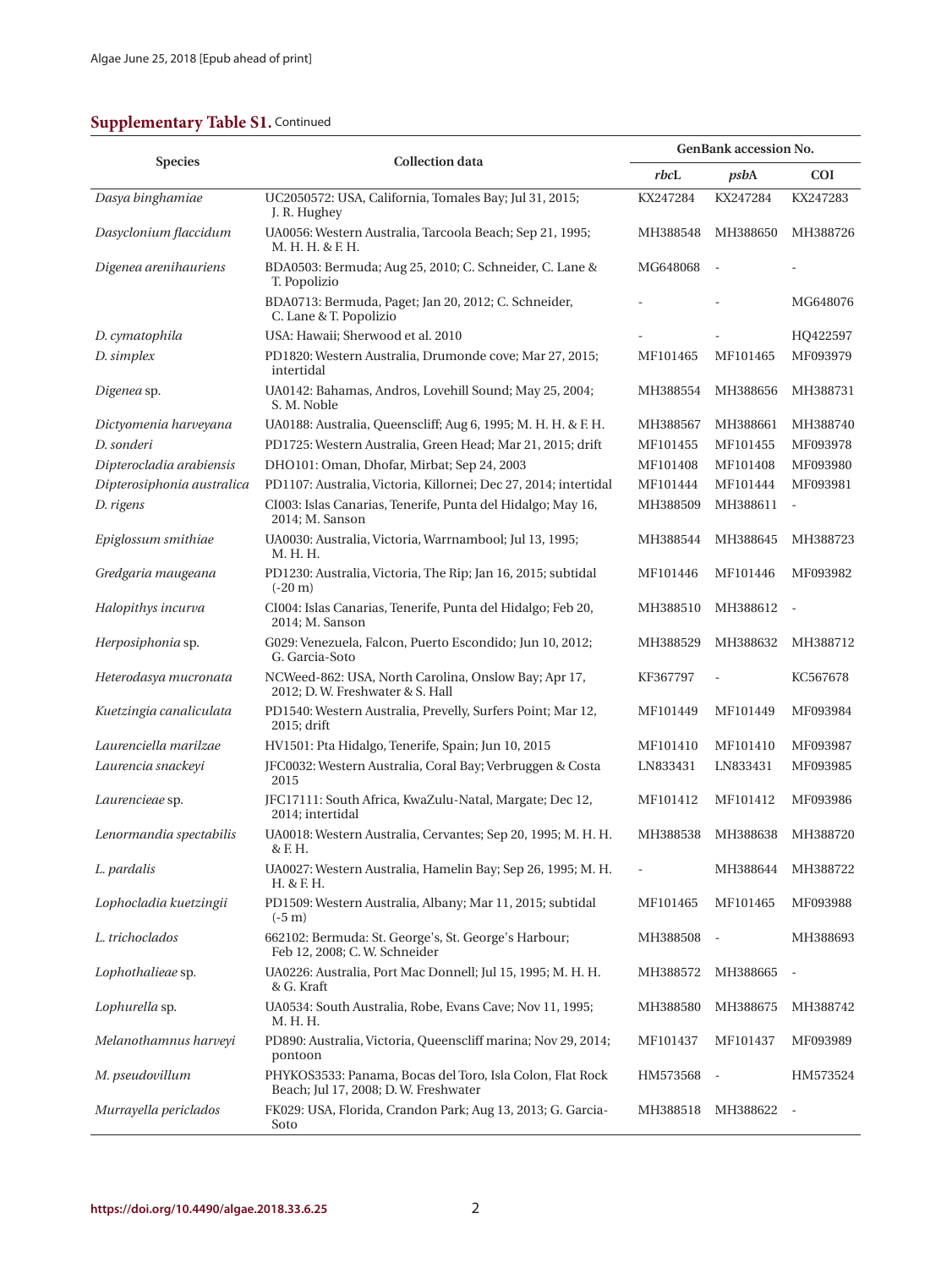|                                               | <b>Collection</b> data                                                                  | <b>GenBank accession No.</b> |          |                              |
|-----------------------------------------------|-----------------------------------------------------------------------------------------|------------------------------|----------|------------------------------|
| <b>Species</b>                                |                                                                                         | rbcL                         | psbA     | <b>COI</b>                   |
| Neurymenia fraxinifolia                       | UA0032: Western Australia, Cervantes; Sep 20, 1995; M. H. H.<br>& F. H.                 | MH388545                     | MH388647 | MH388724                     |
| Odonthalia floccosa                           | UA0172: USA, Washington, Cattle Point; Jul 4, 2001;<br>unknown                          | MH388566                     | MH388660 |                              |
|                                               | GWS021644: USA, California; May 17, 2010; B. Clarkton,<br>K. Hind & S. Toews            |                              |          | KM254893                     |
| Odonthalia sp.                                | UA0171: USA, Washington, Whidbey Island; May 31, 1998;<br>M. H. H.                      | MH388565                     | MH388659 |                              |
| <i><b>Ophidocladus</b></i><br>simpliciusculus | PD949: Australia, Victori, Queenscliff; Dec 2, 2014; intertidal                         | MH101440                     | MH101440 | MF093990                     |
| Osmundaria fimbriata                          | JW2841: Culture strain; Díaz-Tapia et al. 2017                                          | MF101415                     | MF101415 | MF093991                     |
| O. prolifera                                  | UA0023: Western Australia, Tarcoola Beach; Sep 21, 1995;<br>M. H. H. & F. H.            | MH388540                     | MH388641 | $\blacksquare$               |
| O. obtusiloba                                 | G004: Venezuela, Falcon, Cabo San Roman; Oct 6, 2012;<br>G. Garcia-Soto                 | MH388524                     | MH388631 | MH388708                     |
| Palisada perforata                            | G012: Venezuela, Falcon, Buchuacos; Oct 6, 2012;<br>G. Garcia-Soto                      | MH388526                     | $\sim$   | MH388710                     |
|                                               | FK052: USA, Florida, Key West; Aug 14, 2013; G. Garcia-Soto                             |                              | MH388627 |                              |
| Palisada sp.                                  | UA0699: Philippines, Hilutungan; Apr 19, 1998;<br>M. H. H. & L. L.                      | MH388595                     | MH388686 | MH388753                     |
| Periphykon beckeri                            | JH1427: Western Australia, Barrow Island; Nov 16, 2014                                  | MF101413                     | MF101413 | MF093993                     |
| Pollexfenia lobata                            | UA0233: Australia, Queenscliff; Aug 6, 1995; M. H. H. & F. H.                           | MH388573                     | MH388666 | MH388743                     |
| Polyostea robusta                             | UA0555: USA, Washington, Salt Creek; Jun 9, 1994; M. H. H.                              | MH388587                     | MH388681 | $\overline{\phantom{a}}$     |
| Polysiphonia brodiei                          | PD516: Ireland, Donegal, Doaghbeg; May 11, 2014                                         | MF101425                     | MF101425 | MF093995                     |
| P. confusa                                    | UA0623: USA, Oregon, Seal Rock; May 16, 1999; M. H. H.                                  | MH388592                     | MH388684 |                              |
| P. echinata                                   | FK011: USA, Florida, Biscayne Bay; Aug 12, 2013                                         | MH388515                     | MH388618 |                              |
|                                               | FL09-75: USA, Florida, Monroe Co., Long Key; Mar 10, 2009;<br>N. Mamoozadeh             |                              |          | HM573506                     |
| P. elongata                                   | PD547: Ireland, Donegal, Fanad Head; Jun 15, 2014;<br>intertidal                        | MF101427                     | MF101427 | MF093996                     |
| P. fibrillosa                                 | UA0539: Falkland Islands, Rookery Bay; Dec 31, 1999;<br>M. H. H.                        | MH388582                     | MH388677 |                              |
|                                               | IA255: Ireland, Marble Hill; L. McIvor, C. Maggs, J. Provan &<br>M. Stanhope            | AF342912                     |          |                              |
|                                               | 25538: France, Brittany, Loquemeau; Mar 20, 2011; intertidal                            |                              |          | MF094031                     |
| P. hendryi                                    | UA0625: USA, California, Santa Barbara, Alegria Beach; May<br>18, 2003; P.W. Gabrielson | MH388593                     | MH388685 |                              |
| P. infestans                                  | PD763: Australia, Victoria, Lighthouse reef; Dec 8, 2014                                | MF101432                     | MF101432 | MF093997                     |
| P. schneideri                                 | PD1720: Western Astralia, Jurien Bay marina; Mar 21, 2015                               | MF101454                     | MF101454 | MF093998                     |
| P. scopulorum                                 | PD899: Australi, Victoria, Queenscliff; Dec 1, 2014                                     | MF101438                     | MF101438 | MF093999                     |
| P. sertularioides                             | PD0001: Spain, Alicante, Cabo de las Huertas; Feb 24, 2014                              | MF101423                     | MF101423 | MF094000                     |
| P. stricta                                    | PD550: Ireland, Donegal, Fanad Head, Donegal; Jun 15, 2014                              | MF101428                     | MF101428 | MF094004                     |
| Polysiphonia sp.                              | PD1760: Western Australia, Coral Bay; Nov 15, 2014                                      | MF101456                     | MF101456 | MF094003                     |
|                                               | JH1432: Western Australia, Barrow Island; Nov 14, 1996                                  | MF101414                     | MF101414 | MF094002                     |
| Polyzonia elegans                             | UA0235: South Africa, 3rd Sister; Jul 20, 1993; M. H. H.                                | MH388574                     | MH388667 | MH388744                     |
| Pterochondria woodii                          | UA0170: USA, California, Eagle point; P.W. Gabrielson                                   | MH388564                     | MH388658 | $\qquad \qquad \blacksquare$ |
|                                               | GWS022318: USA, California, Bird Rock, Pacific Grove; May<br>22, 2010                   |                              |          | KM254839                     |
| Protokuetzingia<br>australasica               | UA0055: Western Australia, Cervantes; Sep 20, 1995; M. H.<br>H. & F. H.                 | MH388547                     | MH388649 | MH388725                     |
| Rhodomela confervoides                        | MW9065: France, Ile de Sieck, west of Roscoff; Mar 18, 1990;<br>M. Wynne                | MH388601                     | MH388688 | MH388755                     |
|                                               | PD508: Irealand, Donegal, Glashagh Bay; May 11, 2014                                    | MF101424                     | MF101424 | MF094006                     |

## **Supplementary Table S1. Continued**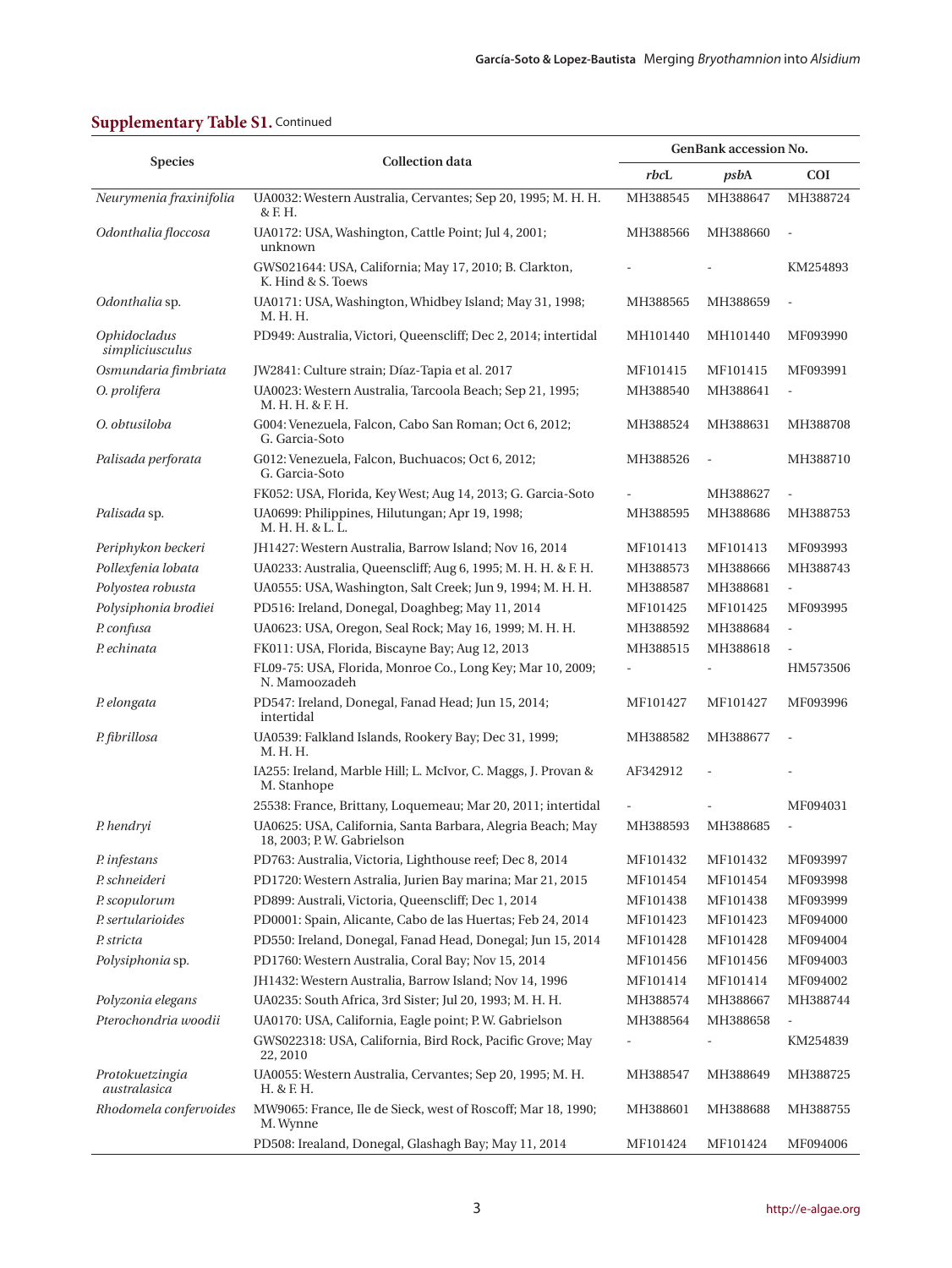#### **Supplementary Table S1.** Continued

| <b>Species</b>            | <b>Collection data</b>                                                         | <b>GenBank accession No.</b> |          |                          |
|---------------------------|--------------------------------------------------------------------------------|------------------------------|----------|--------------------------|
|                           |                                                                                | rbc                          | psbA     | <b>COI</b>               |
| Sonderella linearis       | PD1151: Australia, Victoria, Merry Island; Dec 29, 2014                        | MF101445                     | MF101445 | MF094007                 |
| Streblocladia sp.         | UA0237: New Zealand, Otago, Aramoana; Mar 29, 1994                             | MH388606                     | MH388668 | MH388745                 |
| Symphyocladia baileyi     | UA0726: Mexico, Baja California, La Bufadora; Jul 6,<br>1996; M. H. H. & M. V. | MH388597                     | MH388687 | $\overline{\phantom{a}}$ |
| S. brevicaulis            | UA0550: USA, California, China Rock; M. H. H. & P. W. G.                       | MH388585                     | MH388680 | MH388751                 |
| S. dendroidea             | JW3780: Culture strain; Díaz-Tapia et al. 2017                                 | MF101420                     | MF101420 | MF094009                 |
| Symphyocladia sp.         | UA602: USA, California, Cannery Row; May 5, 2003; P.W.<br>G., P. M. & R. G.    | MH388589                     | MH388682 | MH388752                 |
| Thaumatella adunca        | PD1388: Australia, Victoria, The Rip; Jan 29, 2015                             | MF101447                     | MF101447 | MF094011                 |
| Tolypiocladia glomerulata | PD1825: Western Australia, Flat Rocks; Mar 23, 2015                            | MF101467                     | MF101467 | MF094013                 |
| Vertebrata australis      | UA0200: New Zealand, Akaroa Harbour; Mar 28, 1994                              | MH388568                     | MH388662 | $\overline{\phantom{0}}$ |
|                           | PD0931: Australia, Victoria, Pope's Eye; Dec 1, 2014                           | MF101439                     | MF101439 | MF094014                 |
| V. fructiculosa           | UA0268: France, Roscoff, Ile Verte; Jun 22, 1993; M. H. H.                     | MH388576                     | MH388671 | $\frac{1}{2}$            |
|                           | RMAR2977: France, Brittany, Le Loup; Aug 30, 2011;<br>Couceiro & Robuchon      |                              |          | KJ960346                 |
| V. isogona                | PD0831: Australia, Victoria, Frankston, Dave's Bay;<br>Nov 19, 2014            | MF101433                     | MF101433 | MF094015                 |
| V. lanosa                 | Salomaki et al. (2015)                                                         | KP308097                     | KP308097 | KX687880                 |
| V. thuyoides              | PD546: Ireland, Donegal, Fanad Head; Jun 15, 2014                              | MF101426                     | MF101426 | MF094016                 |
| Wilsonosiphonia howei     | ZAP001: Venezuela: Zulia, Isla Zapara; Apr 12, 2012;<br>G. Garcia-Soto         | MH388602                     | MH388689 | MH388756                 |

#### **REFERENCES**

Salomaki, E. D., Nickles, K. R. & Lane, C. E. 2015. The ghost plastid of *Choreocolax polysiphoniae*. J. Phycol. 51:217-221.